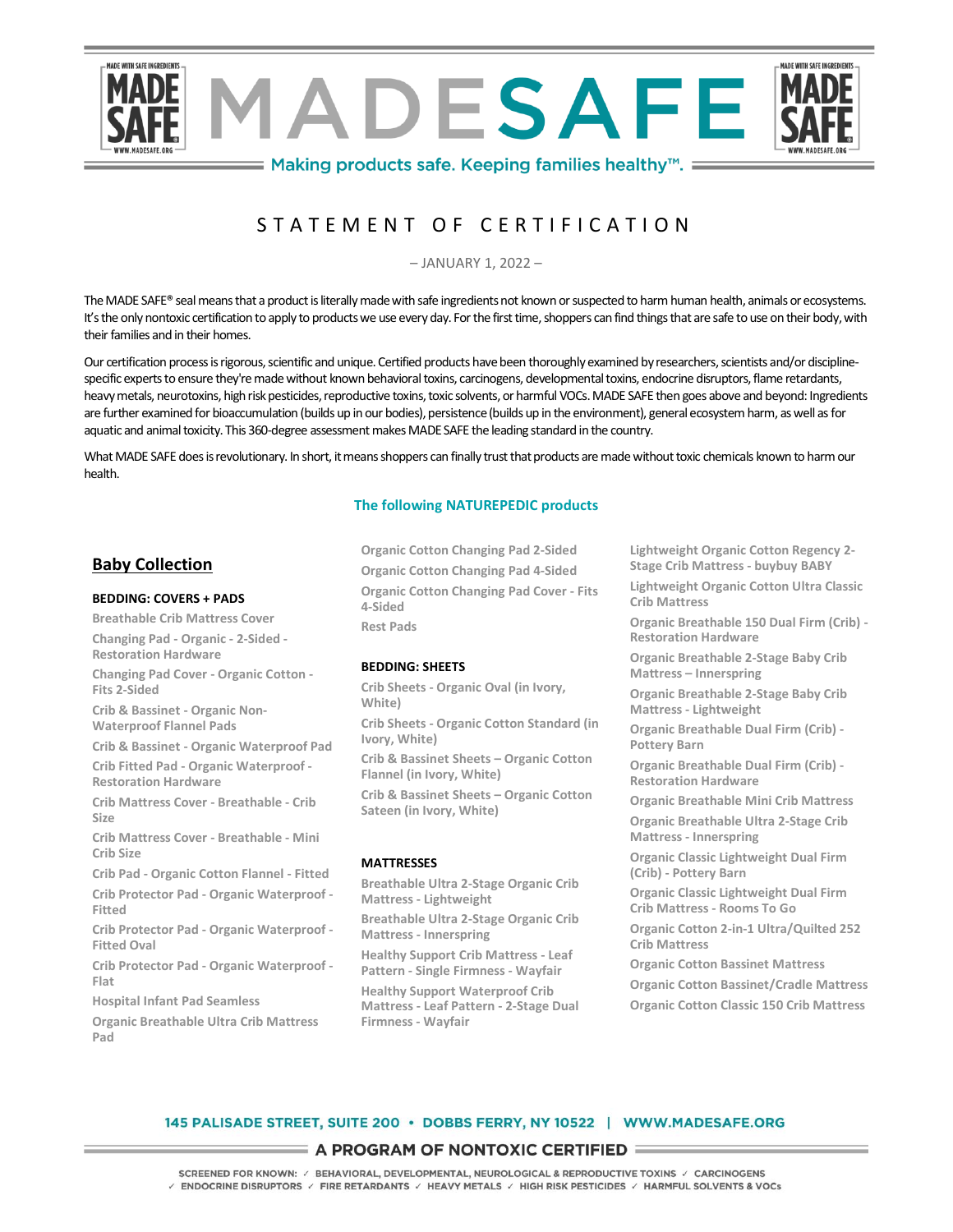

 $\equiv$  Making products safe. Keeping families healthy $\mathrm{m}$ .  $\equiv$ 

**Organic Cotton Classic 150 Seamless Crib Mattress**

**Organic Cotton Classic 252 Crib Mattress Organic Cotton Classic Seamless Baby** 

**Crib Mattress – Innerspring 2-Stage**

**Organic Cotton Classic Seamless Baby Crib Mattress - Lightweight**

**Organic Cotton Classic Seamless Baby Crib Mattress – Lightweight 2-Stage**

**Organic Cotton Cradle Mattress Rectangle**

**Organic Cotton Element Baby Crib & Toddler Mattress - buybuy BABY**

**Organic Cotton Mini Crib/Portable Crib Replacement Mattress**

**Organic Cotton Oval Baby Crib Mattress (27x47x3)**

**Organic Cotton Oval Bassinet Mattress (fits Stokke Mini)**

**Organic Cotton Plus Crib Mattress buybuy BABY**

**Organic Cotton Quilted Deluxe 252 Crib Mattress**

**Organic Cotton Quilted Deluxe 252 Crib Mattress with Wool**

**Organic Cotton Ultimate Baby Crib & Toddler Mattress - buybuy BABY**

**Organic Stokke Sleepi Ultra (Crib) - Pottery Barn**

**Organic Cotton Ultra 252 Crib Mattress**

**Organic Cotton Ultra 252 Seamless 2-**

**Stage Crib Mattress**

**Organic Ultra Light 2 Stage Crib Mattress - Pottery Barn**

# **Kids to Adult Collections**

#### **BEDDING: PADS**

**Organic Waterproof Fitted Protector Pad Organic Non-Waterproof Flannel Pad with Straps**

**Organic Waterproof Pad With Straps Organic Waterproof Fitted Protector Pad - Restoration Hardware**

**Quilted Mattress Pad with Straps**

#### **BEDDING: PILLOWS**

**Organic 2-in-1 Adjustable Latex Pillow Organic Cotton/PLA Pillow Organic Cotton/PLA Pillow – Low Fill Organic Kapok/Organic Cotton – PLA Organic Kapok/Organic Cotton – PLA – Low Fill Organic Solid Latex Pillow Trio Organic PIllow**

#### **BEDDING: PILLOWCASES + PROTECTORS**

**Pillowcase - Organic Cotton (in Natural, White) Pillow Protector - Organic Cotton Waterproof**

#### **BEDDING: SHEETS**

**Sheet Sets - Organic (in Natural, White)**

#### **FOUNDATIONS**

**Foundation - Halcyon Organic Foundation – Organic Deluxe 2" Ultra Low Profile Bunkie Foundation – Organic Deluxe 2" Ultra Low Profile Bunkie – buybuy Baby Foundation - Organic Deluxe 2″ Ultra Low Profile Foundation - Organic Deluxe 4″ Ultra Low Profile Foundation - Organic Deluxe 7″ Standard Reverie 9T Adjustable Base**

**Arpeggio 3" Shredded Organic Latex Topper Blended Wooly Mattress Topper EOS 4″ Organic Mattress Topper Essentials 3" Organic Cotton Topper buybuy Baby Woolly 3″ Organic Mattress Topper**

#### **MATTRESSES: ADULT**

**Chorus Organic Mattress Concerto Organic Luxury Mattress Concerto Organic Luxury Pillow Top Mattress EOS Classic Organic Mattress EOS Custom Organic Mattress – EOS Quadlux EOS No Wool Organic Mattress EOS Pillowtop Organic Mattress EOS Trilux Organic Mattress Halcyon Arcadia Organic Mattress Halcyon Azure Organic Mattress Halcyon Elysium Organic Mattress Organic Luxury Chorus Mattress - Pottery Barn Organic Luxury Chorus Mattress - Wayfair Organic Luxury Serenade Mattress - Wayfair Organic Verse Mattress - Pottery Barn Overture Organic Luxury Coil Pillow Top Mattress Overture Organic Luxury Latex 3" Pillow Top Mattress Quartet Organic Luxury Mattress Serenade Organic Mattress - Medium Firm Serenade Organic Mattress - Firm Symphony Organic Luxury Mattress Symphony Organic Luxury Pillow Top Mattress Quilted Organic Cotton Deluxe Mattress - 1-Sided Quilted Organic Cotton Deluxe Mattress - 2-Sided**

# **MATTRESS TOPPERS**

**Adagio 2″ Organic Mattress Topper**

#### 145 PALISADE STREET, SUITE 200 · DOBBS FERRY, NY 10522 | WWW.MADESAFE.ORG

#### A PROGRAM OF NONTOXIC CERTIFIED

SCREENED FOR KNOWN: / BEHAVIORAL, DEVELOPMENTAL, NEUROLOGICAL & REPRODUCTIVE TOXINS / CARCINOGENS  $\vee$  ENDOCRINE DISRUPTORS  $\vee$  FIRE RETARDANTS  $\vee$  HEAVY METALS  $\vee$  HIGH RISK PESTICIDES  $\vee$  HARMFUL SOLVENTS & VOCs